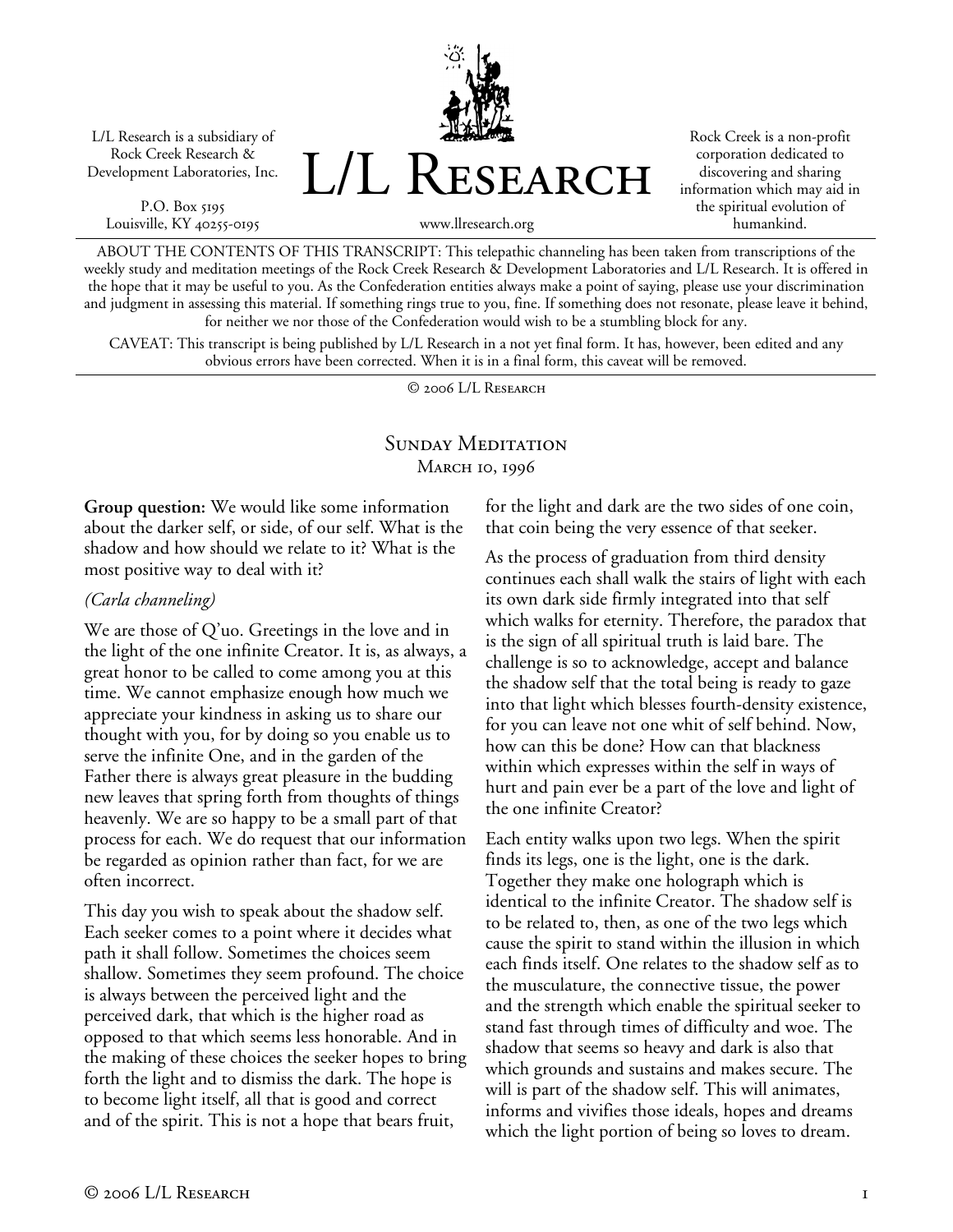The shadow side is that which persists until all has been accomplished.

If your shadow self could be objectified, what animal would you choose to represent it? Perhaps we might suggest that to the naked eye, to the uninformed person, the dark side might be seen as a dangerous wolf, ready to savage and to tear those treasures which the seeker would protect. To the more informed eye, the dark side might perhaps have become half wolf and half dog and well-trained. That which feels like the dark side has tremendous, infinite vitality. It blesses the spiritual seeker with that night which envelopes as an eggshell does an egg, the newborn spirit, velvet, soft and black as midnight. It couches and sustains eternity and gives its gift to time by allowing the separation of light from dark. The evolution of spirit takes place within that night and as graduation dawns, so dawns that spiritual night at last.

We are aware that the demands of the physical vehicle may seem to be dark and inconvenient. The belly calls for food. Sexuality calls for the mate. The body demands to breed, and chaos threatens if these needs are not met. Then it is often that the seeker must deal with the shadow. May we suggest the taming of the wolf, the learning of discipline for the dog, and the love of master for a faithful companion and servant.

We feel that this is sufficient for the main query and since the one known as Jim is quite involved in attempting to record that which is being channeled through this instrument, [may we] ask if there are any further queries at this time?

**B:** I have a question with respect to a concept having to do with darkness and would ask you to comment on this. Is darkness from a positive entity's perspective simply the lack of awareness of the one infinite Creator?

We are those of Q'uo. My brother, we were using the image of darkness not as an absence of anything but rather as that fertile blackness of night wherein the spirit has its birth.

May we answer you further, my brother?

**B:** I am a little confused about something that you said early in the session. It had to do with pursuing or seeking the shadow as not bearing fruit. Could you please elaborate on that concept?

We are Q'uo. We were speaking of the desire to lose the darkness of the nature as not bearing fruit. We were suggesting that the seeker does not need to remove the dark side of the nature in order to progress. Rather, the seeker needs to come to an inner understanding of its particular workings, looking for ways to achieve such a discipline of the character and personality that the darker images are disciplined and allowed to move through appropriate channels. We are suggesting that once the dark nature of the will is grasped, the positively oriented seeker can then begin to see that shadow self as an asset rather than viewing it as an enemy.

The processes by which one becomes able to discipline this dark side is individual and each seeker shall wrestle with those dark angels as each continues to discover, accept and discipline new aspects or newly perceived aspects of that dark genius. We are asking each seeker, then, to take into the heart the full spectrum of self and to love each and every aspect and yet to find ways to express only those things which are intended. We do not wish you to run away from what is one of the great strengths of the self.

May we answer you further, my brother?

**B:** Thank you. In my present experience there are two characters on the stage with whom I interact daily. I look at them now after this last week of exploring various memories and I see blackness around them. I do not feel any ill will towards them. I simply see the blackness and know that they're there to teach as I am to teach them. I would ask for your opinion on an appropriate way to deal with these two souls.

We are those of Q'uo. My brother, we would suggest that you see each soul as the one infinite Creator.

May we answer you further, my brother?

**B:** No, thank you.

Is there another query?

**R:** I noticed that I would ask questions often as I joined this group. And now I observe that the desire to ask questions faded. And I am curious about the process. Would you comment please?

We are those of Q'uo. My brother, when one first climbs into the boat one determines to row very quickly to the opposite shore. After one has rowed